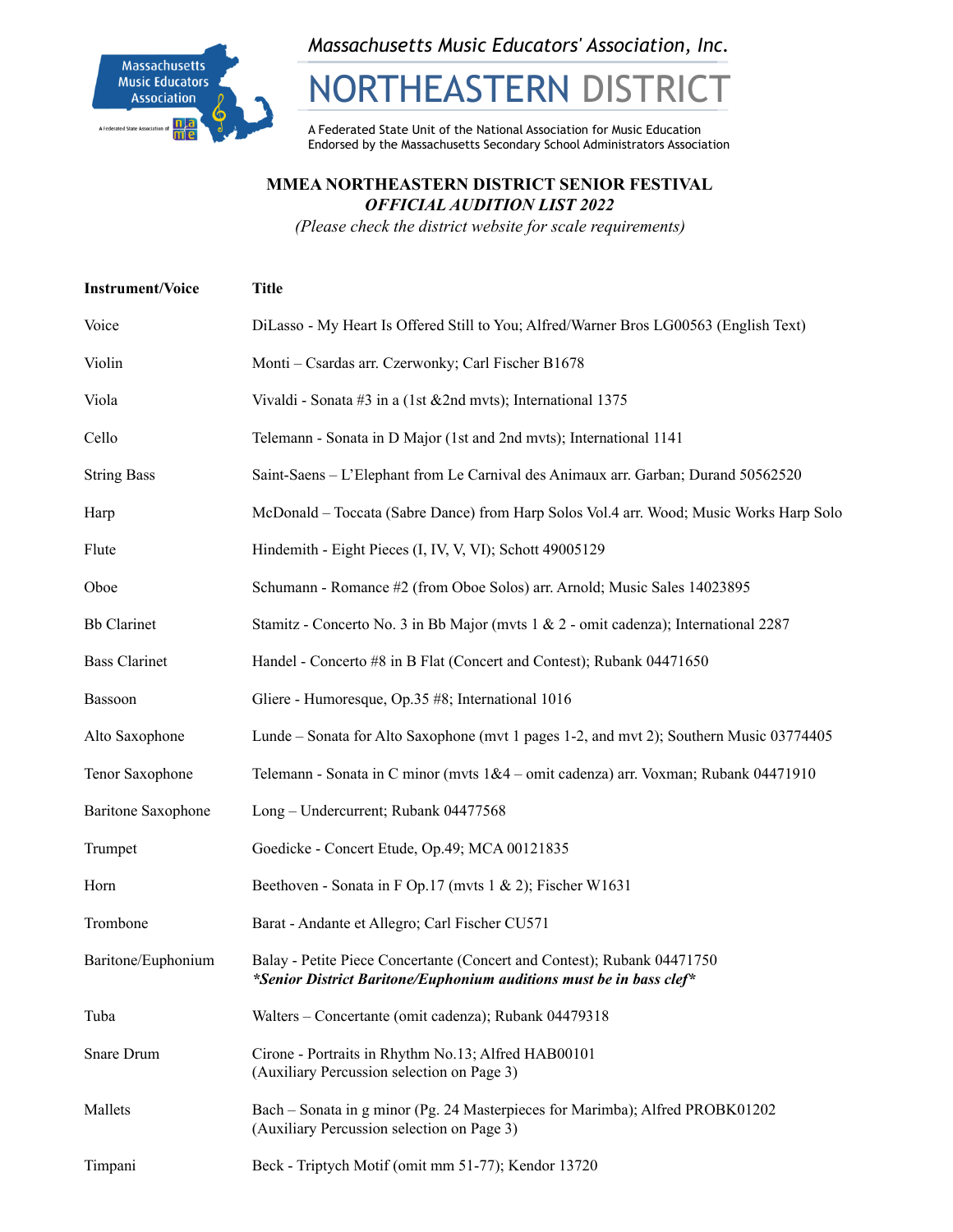

*Massachusetts Music Educators' Association, Inc.*

## NORTHEASTERN DIS

A Federated State Unit of the National Association for Music Education Endorsed by the Massachusetts Secondary School Administrators Association

#### **OFFICIAL SENIOR FESTIVAL JAZZ AUDITION LIST AND REQUIREMENTS 2022**

All Instruments (Except Drum Set) – "Confirmed" – **Intermediate Jazz Conception** by Jim Snidero; Advance Music Drum Set – "Cottontail"– Music Minus One: For Drummer's Only with CD; MMOCD5002 **\*\*Jazz students wishing to perform on bass trombone, must register and audition on bass trombone.\*\***

#### **Jazz Sax/Brass**

- Play "Confirmed" from Jim Snidero's Intermediate Jazz Conception book (Advance Music) WITH recording.
- Improvise 2 choruses on Bb blues from Jamey Abersold Vol. 42 Blues in All 12 Keys.
- Scales: 4 sharps, 4 flats and chromatic. Same as the band audition requirements.
- Sight reading
- Range check (Trumpets and Bass Trombone only): See bottom of the page. (Will not be scored)

#### **Jazz Piano/Guitar/Vibes**

- Play "Confirmed" from Jim Snidero's Intermediate Jazz Conception book (Advance Music) WITH recording and be prepared to comp changes over 1 chorus with the CD.
- Improvise 2 choruses on Bb blues from Jamey Abersold Vol. 42 Blues in All 12 Keys.
- Scales: 2 octave major scales up to 4 sharps, 4 flats, and chromatic.
- Sight reading

#### **Jazz Bass**

- Play bass line on "Confirmed" from Jim Snidero's Intermediate Jazz Conception book (Advance Music) WITH recording.
- Walk one chorus then improvise 2 choruses on Bb blues from Jamey Abersold Vol. 42 Blues in All 12 Keys.
- Scales: Major scales up to 4 sharps and 4 flats. Same as the orchestra audition requirements.
- Sight reading

#### **Jazz Drums**

- Perform written chart "Cottontail" from Music Minus One: For Drummer Only with CD.

- Play Time in the following styles:

- 32 bars of Fast swing quarter note = 180 (alternate 8 bars of time and 8 bars of solo for 32 bars)
- 16 bars of medium swing quarter note  $= 152$
- $\bullet$  16 bars of jazz waltz with brushes quarter note = 144
- 16 bars Bossa Nova groove quarter note = 136
- $\bullet$  16 bars Funk groove quarter note = 100

-Sight Reading

### TRUMPET RANGE CHECK